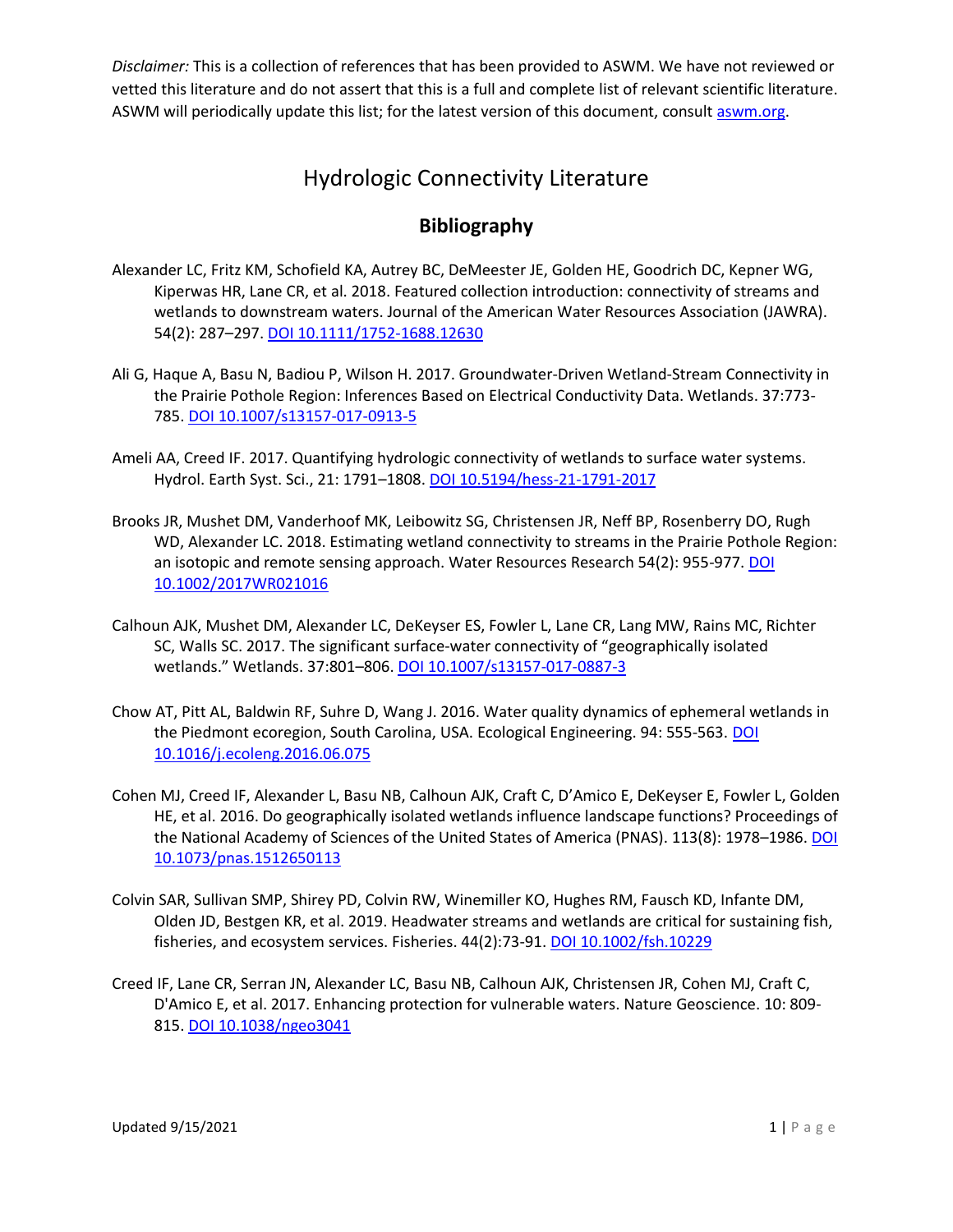- Datry T, Bonada N, Boulton A, editors. 2017. Intermittent rivers and ephemeral streams. Academic Press. [DOI 10.1016/C2015-0-00459-2](https://doi.org/10.1016/C2015-0-00459-2)
- Dybala KE, Matzek V, Gardali T, Seavy N. 2018. Carbon sequestration in riparian forests: A global synthesis and meta-analysis. Glob Change Biol. 25(1): 57-67. [DOI: 10.1111/gcb.14475](https://doi.org/10.1111/gcb.14475)
- Epting SM, Hosen JD, Alexander LC, Lang MW, Armstrong AW, Palmer MA. 2018. Landscape metrics as predictors of hydrologic connectivity between Coastal Plain forested wetlands and streams. Hydrological Processes. 32(4):516–532. [DOI 10.1002/hyp.11433](https://doi.org/10.1002/hyp.11433)
- Etheridge JR, Burchell II MR, Birgand F. Can created tidal marshes reduce nitrate export to downstream estuaries? Ecological Engineering. 105: 314-324. [DOI 10.1016/j.ecoleng.2017.05.009](https://doi.org/10.1016/j.ecoleng.2017.05.009)
- Evenson GR, Golden HE, Lane CR, McLaughlin DL, D'Amico E. 2018. Depressional wetlands affect watershed hydrological, biogeochemical, and ecological functions. Ecological Applications. 28(4): 953-966. [DOI 10.1002/eap.1701](https://doi.org/10.1002/eap.1701)
- Fritz KM, Schofield KA, Alexander LC, McManus MG, Golden HE, Lane CR, Kepner WG, LeDuc SD, DeMeester JE, Pollard AI. 2018. Physical and chemical connectivity of streams and riparian wetlands to downstream waters: a synthesis. Journal of the American Water Resources Association (JAWRA). 54(2):323–345. [DOI 10.1111/1752-1688.12632](https://doi.org/10.1111/1752-1688.12632)
- Goodrich DC, Kepner WG, Levick LR, Wigington Jr PJ. 2018. Southwestern intermittent and ephemeral stream connectivity. Journal of the American Water Resources Association (JAWRA). 54(2): 400- 422. [DOI 10.1111/1752-1688.12636](https://doi.org/10.1111/1752-1688.12636)
- Hansen AT, Dolph CL, Foufoula-Georgiou E, Finlay JC. 2018. Contribution of wetlands to nitrate removal at the watershed scale. [Nature Geoscience.](https://www.nature.com/ngeo) 11: 127–132. [DOI 10.1038/s41561-017-0056-6](https://doi.org/10.1038/s41561-017-0056-6)
- Harvey J, Gomez-Velez J, Schmadel N, Scott D, Boyer E, Alexander R, Eng K, Golden H, Kettner A, Konrad C, et al. 2018. How hydrologic connectivity regulates water quality in river corridors. Journal of the American Water Resources Association (JAWRA). 55(2):369–381. [DOI 10.1111/1752-1688.12691](https://doi.org/10.1111/1752-1688.12691)
- Hosen JD, Armstrong AW, Palmer MA. 2018. Dissolved organic matter variations in coastal plain wetland watersheds: the integrated role of hydrological connectivity, land use, and seasonality. Hydrological Processes. 32(11): 1664-1681. [DOI 10.1002/hyp.11519](https://doi.org/10.1002/hyp.11519)
- Isaak DJ, Young MK, Nagel DE, Horan DL, and Groce MC. 2015. The cold-water climate shield: delineating refugia to preserve salmonid fishes through the 21st Century. Global Change Biology. 21(7): 2540- 2553. <https://doi.org/10.1111/gcb.12879>
- Jaeger KL, Sando R, McShane RR, Dunham JB, Hockman-Wert DP, Kaiser KE, Hafen K, Risley JC, Blasch KW. 2019. Probability of Streamflow Permanence Model (PROSPER): A spatially continuous model of annual streamflow permanence throughout the Pacific Northwest. Journal of Hydrology X. 2:100005.<https://doi.org/10.1016/j.hydroa.2018.100005>
- Lane CR, D'Amico E. 2016. Identification of putative geographically isolated wetlands of the conterminous United States. J. Am. Water Resour. Assoc. 52:705–722.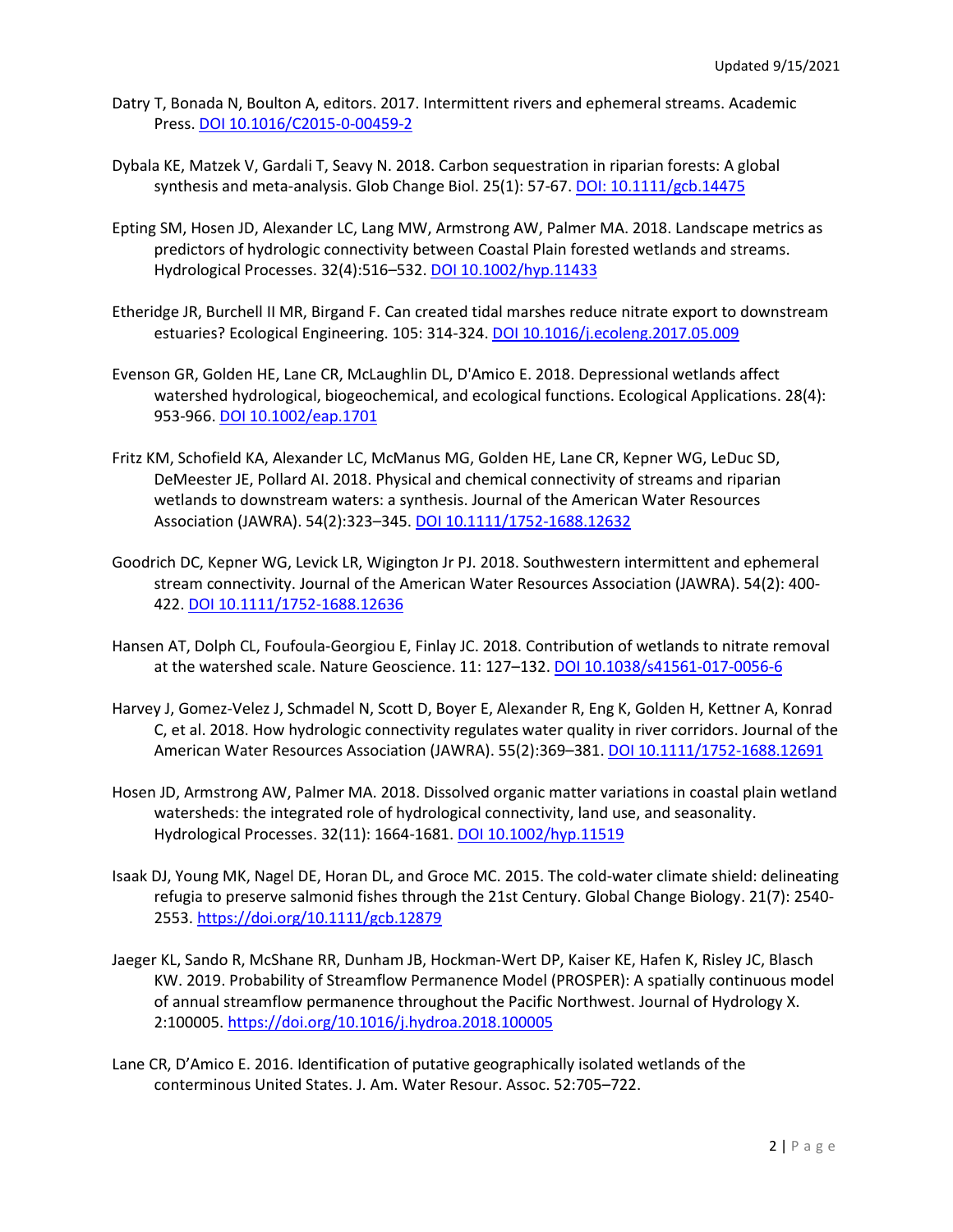- Lane, CR, Leibowitz SG, Autrey BC, LeDuc SD, Alexander LC. 2018. Hydrological, physical, and chemical functions and connectivity of non‐floodplain wetlands to downstream waters: a review. Journal of the American Water Resources Association (JAWRA). 54(2): 346-371[. DOI 10.1111/1752-](https://doi.org/10.1111/1752-1688.12633) [1688.12633](https://doi.org/10.1111/1752-1688.12633)
- Lee S, McCarty GW, Moglen GE, Lang MW, Jones CN, Palmer M, Yeo I, Anderson M, Sadeghi AM, Rabenhorst MC. 2020. Seasonal drivers of geographically isolated wetland hydrology in a lowgradient, Coastal Plain landscape. Journal of Hydrology. 583(April 2020): 124608. [DOI](https://doi.org/10.1016/j.jhydrol.2020.124608)  [10.1016/j.jhydrol.2020.124608](https://doi.org/10.1016/j.jhydrol.2020.124608)
- Leibowitz SG, Mushet DM, Newton WE. 2016. Intermittent surface water connectivity: fill and spill vs. fill and merge dynamics. Wetlands. 36: 323-342[. DOI 10.1007/s13157-016-0830-z](https://doi.org/10.1007/s13157-016-0830-z)
- Leibowitz SG, Wigington Jr PJ, Schofield KA, Alexander LC, Vanderhoof MK, Golden HE. 2018. Connectivity of streams and wetlands to downstream waters: an integrated systems framework. Journal of the American Water Resources Association. 54(2): 298-322. [DOI 10.1111/1752-](https://doi.org/10.1111/1752-1688.12631) [1688.12631](https://doi.org/10.1111/1752-1688.12631)
- Mushet DM, Calhoun AJK, Alexander LC, Cohen MJ, DeKeyser ES, Fowler L, Lane CR, Lang MW, Rains MC, Walls SC. 2015. Geographically isolated wetlands: rethinking a misnomer*.* Wetlands. 35:423-431. [DOI 10.1007/s13157-015-0631-9](https://doi.org/10.1007/s13157-015-0631-9)
- Narayan S, Beck MW, Wilson P, Thomas CJ, Guerrero A, Shepard CC, Reguero BG, Franco G, Ingram JC, Trespalacios D. 2017. The value of coastal wetlands for flood damage reduction in the northeastern USA. Scientific Reports. 7:9463. [DOI 10.1038/s41598-017-09269-z](https://aswm2-my.sharepoint.com/personal/audra_aswm_org/Documents/Documents/WOTUS/doi.org/10.1038/s41598-017-09269-z)
- Neff BP, Rosenberry DO, Leibowitz SG, Mushet DM, Golden HE, Rains MC, Brooks JR, Lane CR. 2020. A hydrologic landscapes perspective on groundwater connectivity of depressional wetlands. Water. 12(1): 50. [DOI 10.3390/w12010050](https://doi.org/10.3390/w12010050)
- Quinn T, Wilhere GF, Krueger KL, technical editors. 2020. Riparian Ecosystems, Volume 1: Science Synthesis and Management Implications. Habitat Program, Washington Department of Fish and Wildlife, Olympia. Available at [https://wdfw.wa.gov/publications/01987](https://urldefense.proofpoint.com/v2/url?u=https-3A__wdfw.wa.gov_publications_01987&d=DwMFAg&c=euGZstcaTDllvimEN8b7jXrwqOf-v5A_CdpgnVfiiMM&r=oaOTbG880AaVAepH0ChEoA&m=lck3QpsIK2KI18sV22lslqdsxp6PAwZDWLDOuUpPUAw&s=FhMi_4xt54COh_6MKPsHENCyepAyUHGEIxezsLUz0Vc&e=)
- Rains MC, Leibowitz SG, Cohen MJ, Creed IF, Golden HE, Jawitz JW, Kalla P, Lane CR, Lang MW, McLaughlin DL. 2015. Geographically isolated wetlands are part of the hydrological landscape. Hydrological Processes. 30(1):153–160. <https://doi.org/10.1002/hyp.10610>
- Schofield KA, Alexander LC, Ridley CE, Vanderhoof MK, Fritz KM, Autrey BC, DeMeester JE, Kepner WG, Lane CR, Leibowitz SG, Pollard AI. 2018. Biota connect aquatic habitats throughout freshwater ecosystem mosaics. Journal of the American Water Resources Association (JAWRA). 54(2): 372– 399. <https://doi.org/10.1111/1752-1688.12634>
- Stoddard JL, Sickle JV, Herlihy AT, Brahney J, Paulsen S, Peck DV, Mitchell R, Pollard AI. 2016. Continental-Scale Increase in Lake and Stream Phosphorus: Are Oligotrophic Systems Disappearing in the United States? Environ. Sci. Technol. 50(7): 3409−3415[. DOI 10.1021/acs.est.5b05950](https://doi.org/10.1021/acs.est.5b05950)